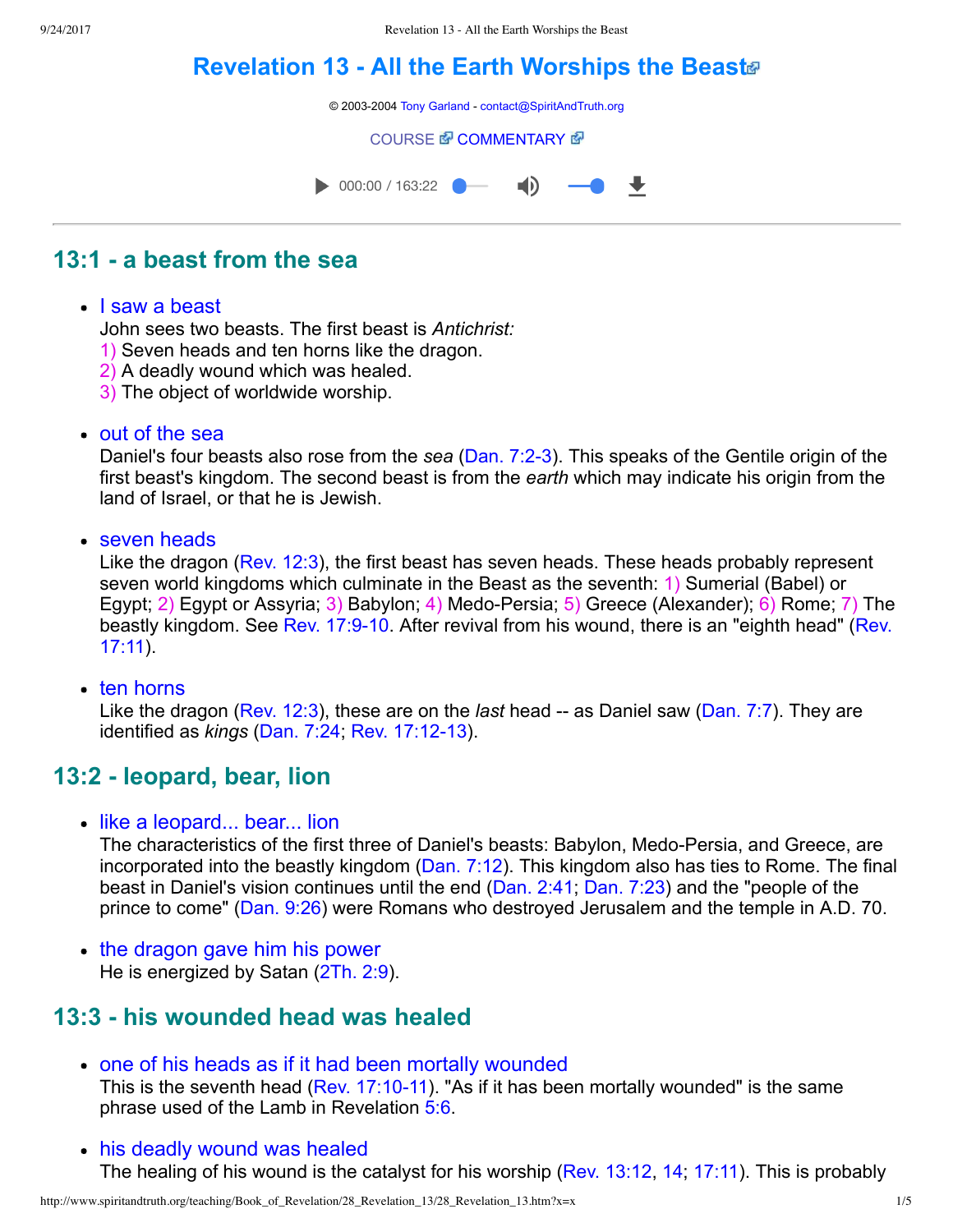the "foolish shepherd" (Zec. 11:12-17).

### **13:4 who is like the beast?**

• so they worshiped the dragon

This may or may not be explicit worship. At this point, there is only *one person* who will claim to be god . The answer to this dilemma is probably found in understanding the relationship between the dragon and the beast as one of *possession* .

#### • they worshiped the beast

His miraculous revival is the catalyst for worldwide worship. This refers to a revived *individual* , not a revived *kingdom* [. This is the point where the "abomination of desolation" is initiated \(Dan.](http://www.spiritandtruth.org/bibles/nasb/b27c011.htm#Dan._C11V36) 11:36-37; [Mat. 24:15;](http://www.spiritandtruth.org/bibles/nasb/b40c024.htm#Mat._C24V15) 2Th. 2:3-4).

#### • who is like the beast?

His revival from the dead and defeat of the two witnesses ([Rev. 11:7](http://www.spiritandtruth.org/bibles/nasb/b66c011.htm#Rev._C11V7)) will make him appear unstoppable!

#### **13:56 a blasphemous mouth**

- a mouth speaking great things and blasphemies A well-established characteristic of the Antichrist [\(Dan. 7:8,](http://www.spiritandtruth.org/bibles/nasb/b27c007.htm#Dan._C7V8) [11,](http://www.spiritandtruth.org/bibles/nasb/b27c007.htm#Dan._C7V11) [20,](http://www.spiritandtruth.org/bibles/nasb/b27c007.htm#Dan._C7V20) 25, [11:36\)](http://www.spiritandtruth.org/bibles/nasb/b27c011.htm#Dan._C11V36).
- to continue forty two months

This is the "time and times and half a time," a period of three and one half 360-day years (Dan. 7:25). This begins at the midpoint of Daniel's 70th week, when the Beast breaks his covenant [\(Dan. 9:27](http://www.spiritandtruth.org/bibles/nasb/b27c009.htm#Dan._C9V27)) and overcomes the two witnesses [\(Rev. 11:7](http://www.spiritandtruth.org/bibles/nasb/b66c011.htm#Rev._C11V7)). This is the period when "the power of the holy people" is completely shattered [\(Dan. 12:7](http://www.spiritandtruth.org/bibles/nasb/b27c012.htm#Dan._C12V7)), while the holy city is being tread underfoot [\(Rev. 11:2](http://www.spiritandtruth.org/bibles/nasb/b66c011.htm#Rev._C11V2)) and the woman flees to the wilderness ([Rev. 12:26\)](http://www.spiritandtruth.org/bibles/nasb/b66c012.htm#Rev._C12V6).

### **13:7 war with the saints**

- it was granted to him to make war with the saints and to overcome them Nothing takes place, especially against God's elect, without God's permission. Understanding His sovereignty is *extremely important!* Daniel saw this sobering reality: ([Dan. 7:21,](http://www.spiritandtruth.org/bibles/nasb/b27c007.htm#Dan._C7V21) [25\)](http://www.spiritandtruth.org/bibles/nasb/b27c007.htm#Dan._C7V25).
- authority over every tribe, tongue, and nation Global control, as prophesied by Daniel [7:23](http://www.spiritandtruth.org/bibles/nasb/b27c007.htm#Dan._C7V23). This was never fulfilled by Rome in John's day.

#### **13:8 earth dwellers worship him**

- All who dwell on the earth will worship him This does not refer to every *person* walking the face of the planet. This is a special phrase designating those who persist in rebellion and rejection at the time of the end. They are *historically unique*. They pass the point of no return--they are destined for the Lake of Fire (Rev. 14:9-11).
- names not written in the Book of Life

Unlike other names which are blotted out, these were *never written!* This is a special category of people who refuse to repent in the face of overwhelming evidence for God. These are the ones He sends His delusion upon  $(2Th. 2:11-12)$ .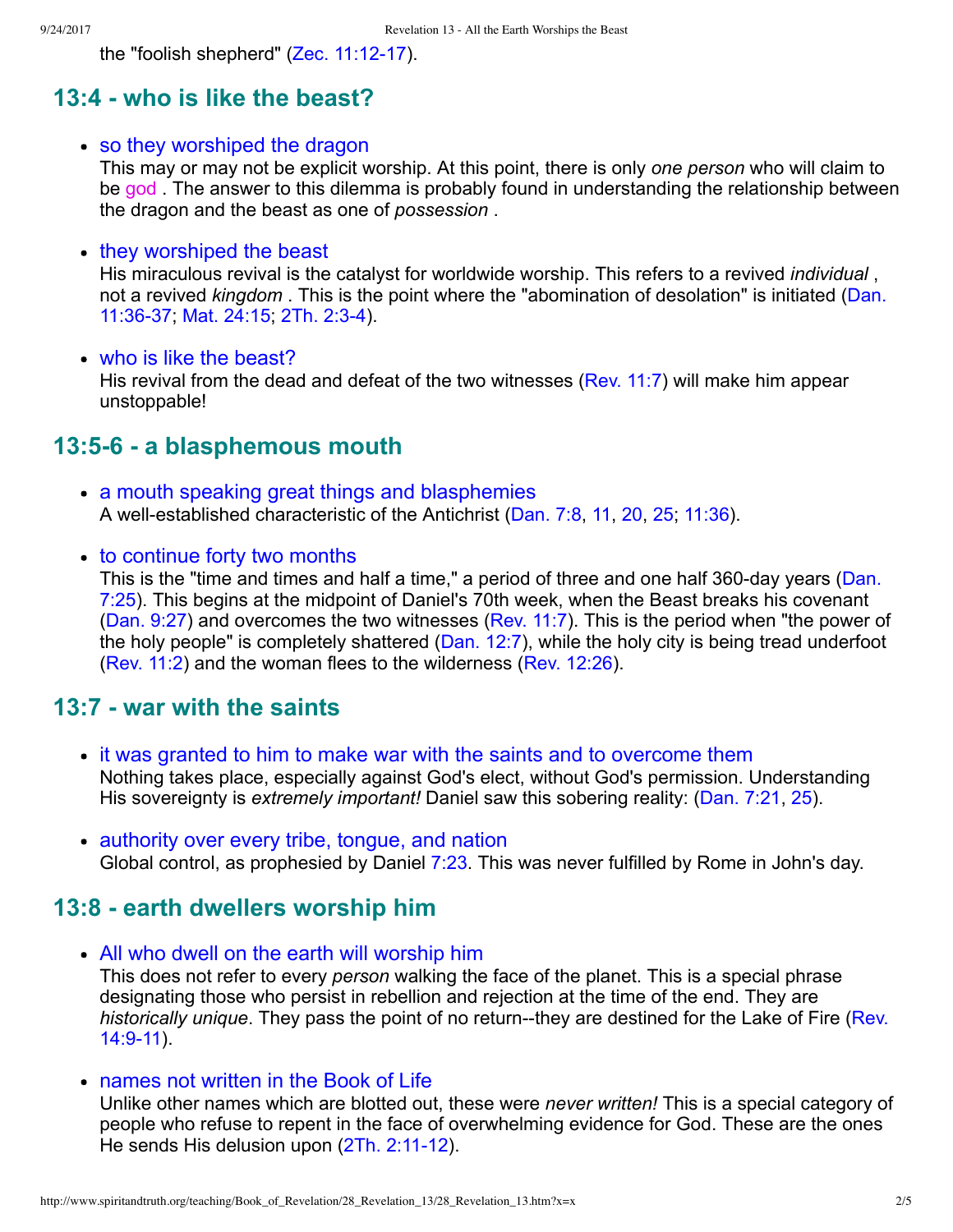## **13:910 let him hear!**

#### • if anyone has an ear, let him hear

Where is the phrase "what the Spirit says to the churches" [\(Rev 2:7, etc.\)](http://www.spiritandtruth.org/bibles/nasb/b66c002.htm#Rev._C2V7)? The church is gone from the earth, having been raptured to heaven!

• leads into captivity, kills with the sword

There are significant textual variations at this verse. It could indicate retribution by God's justice (Mat.  $26:52$ ) or indicate the need to cling to God's sovereignty (Rom.  $8:35-37$  cf. Ps.  $44:22$ ). The Majority Text favors the latter understanding.

## **13:11 a beast from the earth**

• another beast

 "Another" is *allos,* another of a similar kind to the first beast. Elsewhere he is called the "false prophet" ([Rev. 19:20;](http://www.spiritandtruth.org/bibles/nasb/b66c019.htm#Rev._C19V20) [20:10](http://www.spiritandtruth.org/bibles/nasb/b66c020.htm#Rev._C20V10)). He is not an institution, but an *individual* for he is personally cast into the Lake of Fire [\(Rev. 19:20](http://www.spiritandtruth.org/bibles/nasb/b66c019.htm#Rev._C19V20)). With Satan and the Beast (Antichrist), he comprises a "satanic trinity" of sorts.

• out of the earth

This may indicate a Jewish origin. Some take this to indicate an origin from *beneath* the earth, but there is no support elsewhere for this idea. Only the first beast is said to be from the abyss.

• two horns like a lamb, spoke like a dragon Two is the number of witness, he is the primary witness to the first beast. He *appears* to be a lamb, but he is really a dragon !

### **13:12 in his presence**

- all the authority of the first beast in his presence As the Holy Spirit is to Christ, so the False Prophet is to the Antichrist. He employs the *full* power of the first beast as given to him by the dragon. We must not underestimate what he is capable of! His power is carefully controlled--he is on a leash!
- causes earth dwellers to worship the first beast Here is the alliance of religion and state at the time of the end! He functions to direct religious affection to the state leader who eventually claims deity. As John the Baptist pointed to Messiah Jesus, so he may fulfill similar expectations (Deu. 18:15-18; [John 1:21](http://www.spiritandtruth.org/bibles/nasb/b43c001.htm#John_C1V21)).

### **13:13 great signs**

- he performs great signs This is exactly as Paul predicted  $(2Th. 2.9-11)$ ! The earth dwellers will be subjected to incredible deception for *God* will send them delusion!
- signs are unreliable indicators of God!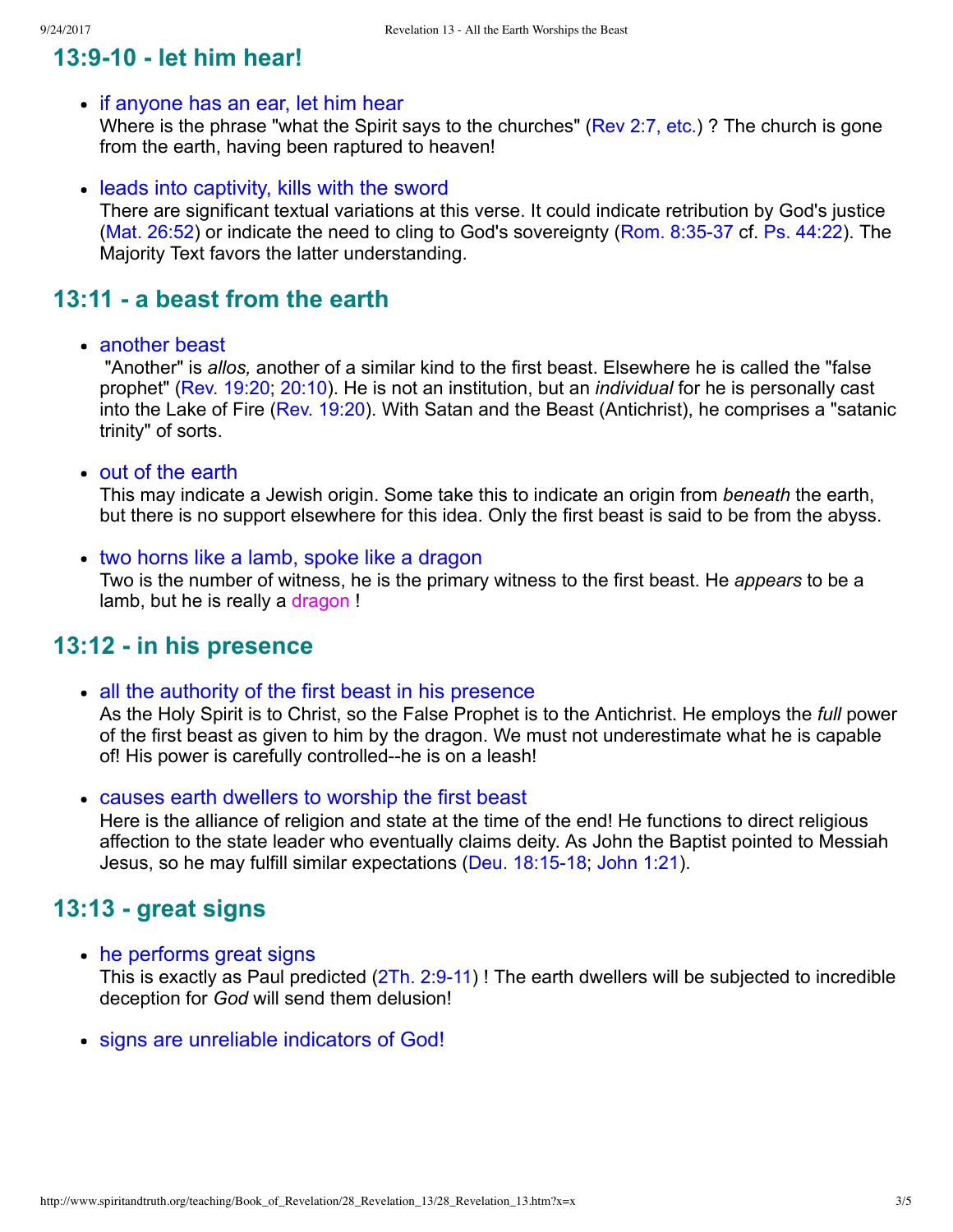9/24/2017 Revelation 13 - All the Earth Worships the Beast



## **13:14 make an image**

• make an image to the beast Jesus said "the abomination of desolation" would *stand* in the holy place. It is an *object or idol* [\(Mat. 24:15\)](http://www.spiritandtruth.org/bibles/nasb/b40c024.htm#Mat._C24V15). There appear to be two stages to the desolation: 1) The Beast (Antichrist) sits in the temple proclaiming himself to be god ([2Th. 2:4\)](http://www.spiritandtruth.org/bibles/nasb/b53c002.htm#2Th._C2V4). 2) The image is set up as a focal point of worship.

## **13:15 the image breaths**

- granted power to give breath to the image This is the apex of the signs of the False Prophet--the image is brought to life (Gen. 2:7; Rev. 11:11). Men have previously worshiped lifeless idols. This living idol will be extremely compelling.
- cause as many as would not worship the image to be killed

This is the point of no return: take the mark and live destined for damnation, or refuse and die destined for eternal life. Those who take the mark are *irredeemable* ([Rev. 14:9](http://www.spiritandtruth.org/bibles/nasb/b66c014.htm#Rev._C14V9)). This event is typified by the worship of Nebuchadnezzar's statue under penalty of death ([Dan. 3:5\)](http://www.spiritandtruth.org/bibles/nasb/b27c003.htm#Dan._C3V5).

### **13:16 receive a mark**

• to receive a mark

 "Mark" is *cha'ragma* from *charasso* meaning "to engrave, mark or stamp." An indication of absolute loyalty to the Beast. There is no mention of individualized marks: the *same mark* is received by all.

• on their right hand

A lowtechnology approach, such as a tattoo, is more suitable for the disruptive time of the end. A low-tech solution is also more easily falsified. A high-technology solution would be harder to falsify, but also more prone to failure in a disruptive environment.

or on their foreheads

Many examples of markings on foreheads are found in Scripture: the high priest ( $Ex. 28:36-38$ ); those spared God's judgment ([Eze. 9:4\)](http://www.spiritandtruth.org/bibles/nasb/b26c009.htm#Eze._C9V4); harlots [\(Jer. 3:3](http://www.spiritandtruth.org/bibles/nasb/b24c003.htm#Jer._C3V3); [Rev. 17:5\)](http://www.spiritandtruth.org/bibles/nasb/b66c017.htm#Rev._C17V5); the 144,000 sealed of Israel ([Rev. 14:1](http://www.spiritandtruth.org/bibles/nasb/b66c014.htm#Rev._C14V1)). The mark identifies the category of the person and reflects their character.

## **13:17 no one may buy or sell**